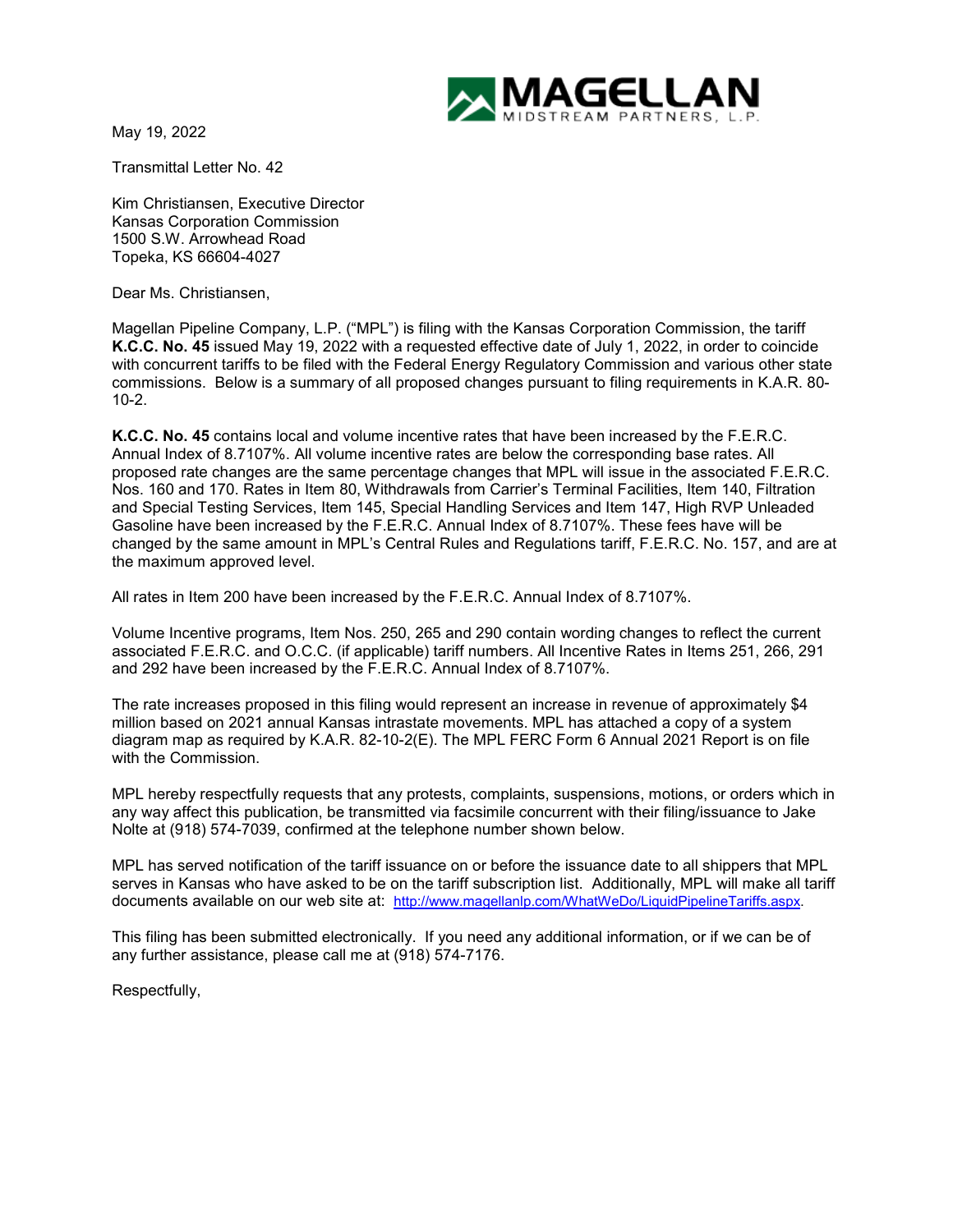Jane Matte

Jake Nolte Supervisor, Pipeline Tariffs Magellan Pipeline Company, L.P. One Williams Center Tulsa, OK 74172 (918) 574-7176 Jake.Nolte@magellanLP.com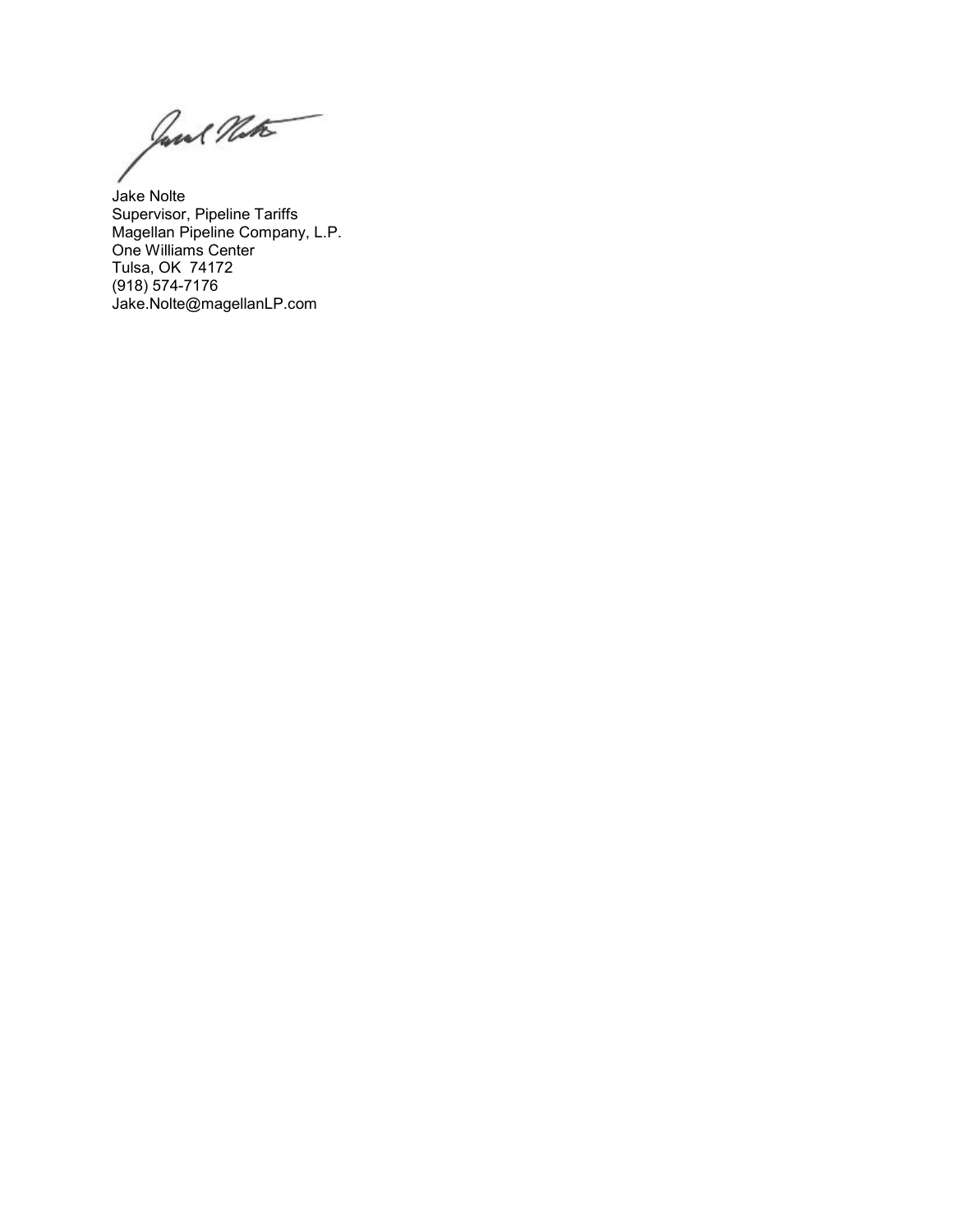### **Magellan Pipeline Company, L.P. Customer Notice of Tariff Change**

To: All intrastate Shippers on Magellan Pipeline Company, L.P. in the State of Kansas

Re: K.C.C. No. 45

On May 19, 2022, Magellan Pipeline Company, L.P. ("MPL") filed an application with the Kansas Corporation Commission requesting authorization for a tariff revision including the following changes:

K.C.C. No. 45 contains local and volume incentive rates that have been increased by the F.E.R.C. Annual Index of 8.7107%. All volume incentive rates have been increased to correspond to the base rate increases, and all volume incentive rates remain below corresponding base rates. The proposed rate changes are the same percentage changes that MPL will issue in the associated F.E.R.C. tariffs.

Rates in Item 80, Withdrawals from Carrier's Terminal Facilities, Item 140, Filtration and Special Testing Services, Item 145, Special Handling Services and Item 147, High RVP Unleaded Gasoline have been increased by the F.E.R.C. Annual Index of 8.7107%. These fees have will be changed by the same amount in MPL's Central Rules and Regulations tariff, F.E.R.C. No. 157, and are at the maximum approved level.

All rates in Item 200 have been increased by the F.E.R.C. Annual Index of 8.7107%.

Volume Incentive programs, Item Nos. 250, 265 and 290 contain wording changes to reflect the current associated F.E.R.C. and O.C.C. (if applicable) tariff numbers. All Incentive Rates in Items 251, 266, 291 and 292 have been increased by the F.E.R.C. Annual Index of 8.7107%.

The application may be acted upon within thirty days of the filing. If you would like to protest this filing, you should do so within the thirty-day period. You may file a protest in one of three manners:

- You may intervene in the docket by having an attorney submit a petition for intervention in accordance with K.A.R. 82-1-225 and filing a written protest; or
- You may send an informal protest to the Commission without intervention by mailing it to the attention of Leo Haynes, Chief of Pipeline Safety, Kansas Corporation Commission, 1500 SW Arrowhead Dr. Topeka, KS 66604; or
- You may telephone Leo Haynos, Chief of Pipeline Safety at 785-271-3278.

If you have any question about this tariff filing, you may contact Jake Nolte at Magellan at 918-574-7176 or call Leo Haynos at the Commission at the telephone number listed above.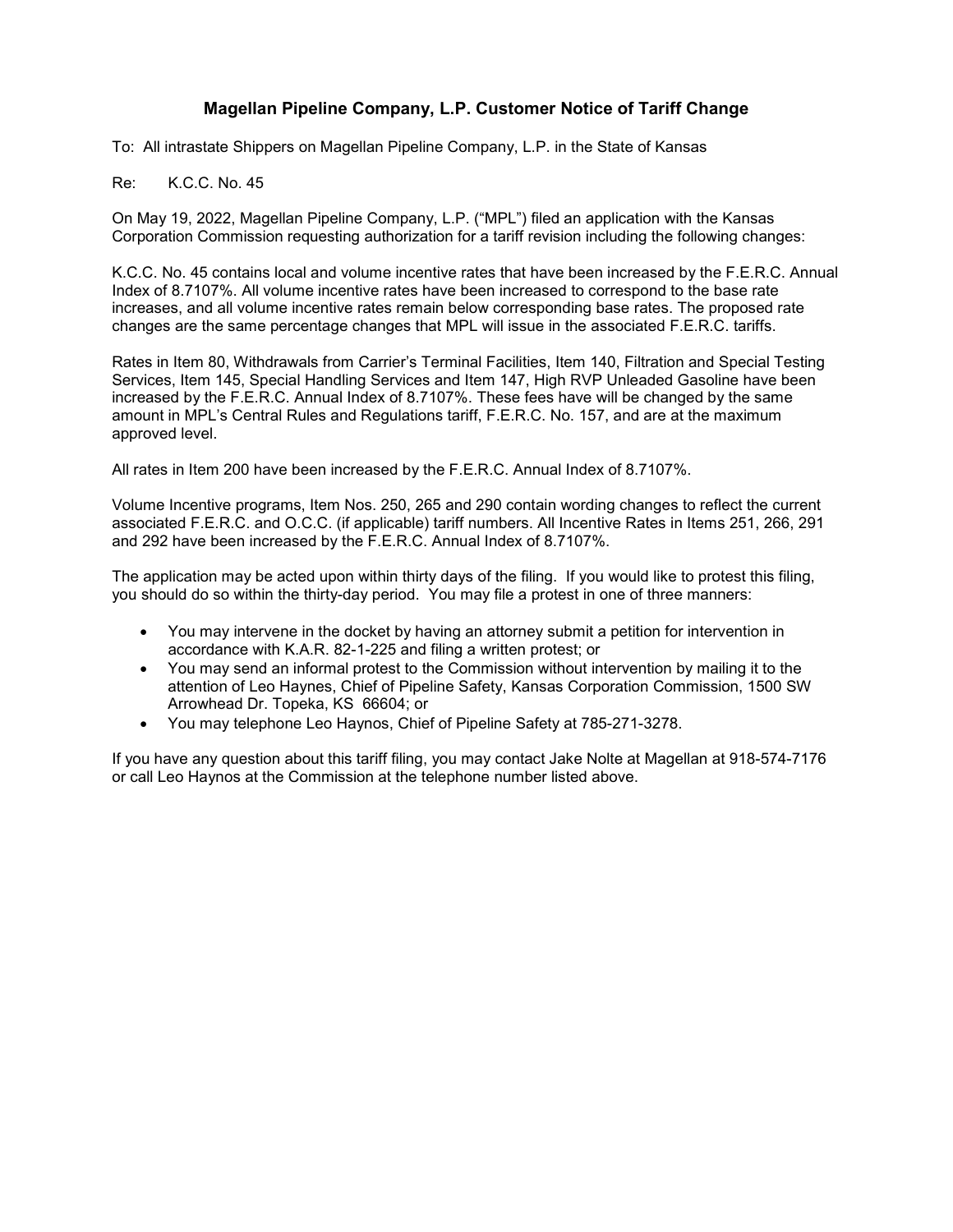- Table of Contents Wording changes to revise page numbers for all Items.
- Item 80 Increased Minimum Allocation fee by F.E.R.C. annual index of 8.7107%.
- Item 140 Increased Commercial Jet Fuel Filtration fee by F.E.R.C. annual index of 8.7107%.
- Item 145 Increased Special Handling Services fees by F.E.R.C. annual index of 8.7107%.
- Item 147 Increased High RVP fees by F.E.R.C. annual index of 8.7107%.
- Item 200 All rates increased by F.E.R.C. annual index of 8.7107%. The proposed rate changes are the same rate changes that MPL will issued in the associated F.E.R.C. No. 160.
- Item 250 modified associated F.E.R.C. tariff number references.
- Item 251 Rate increased by 8.7107% to correspond to the base rate increase. Volume incentive rate is below the corresponding base rate. The proposed rate change is the same rate change that MPL will issue in the associated F.E.R.C. No. 170, Item 251.
- Item 265 modified associated F.E.R.C. and O.C.C. tariff number references.
- Item 266 Rate increased by 8.7107% to correspond to the base rate increase. Volume incentive rate is below the corresponding base rate. The proposed rate change is the same rate change that MPL has issued in the associated F.E.R.C. No. 170, Item 166.
- Item 290 modified associated F.E.R.C. tariff number references.
- Item 291 and 292 Rates increased by 8.7107% to correspond to the base rate increases. All volume incentive rates are below the corresponding base rates. The proposed rate changes are the same rate changes that MPL will issue in the associated F.E.R.C. No. 170, Items 181 and 182.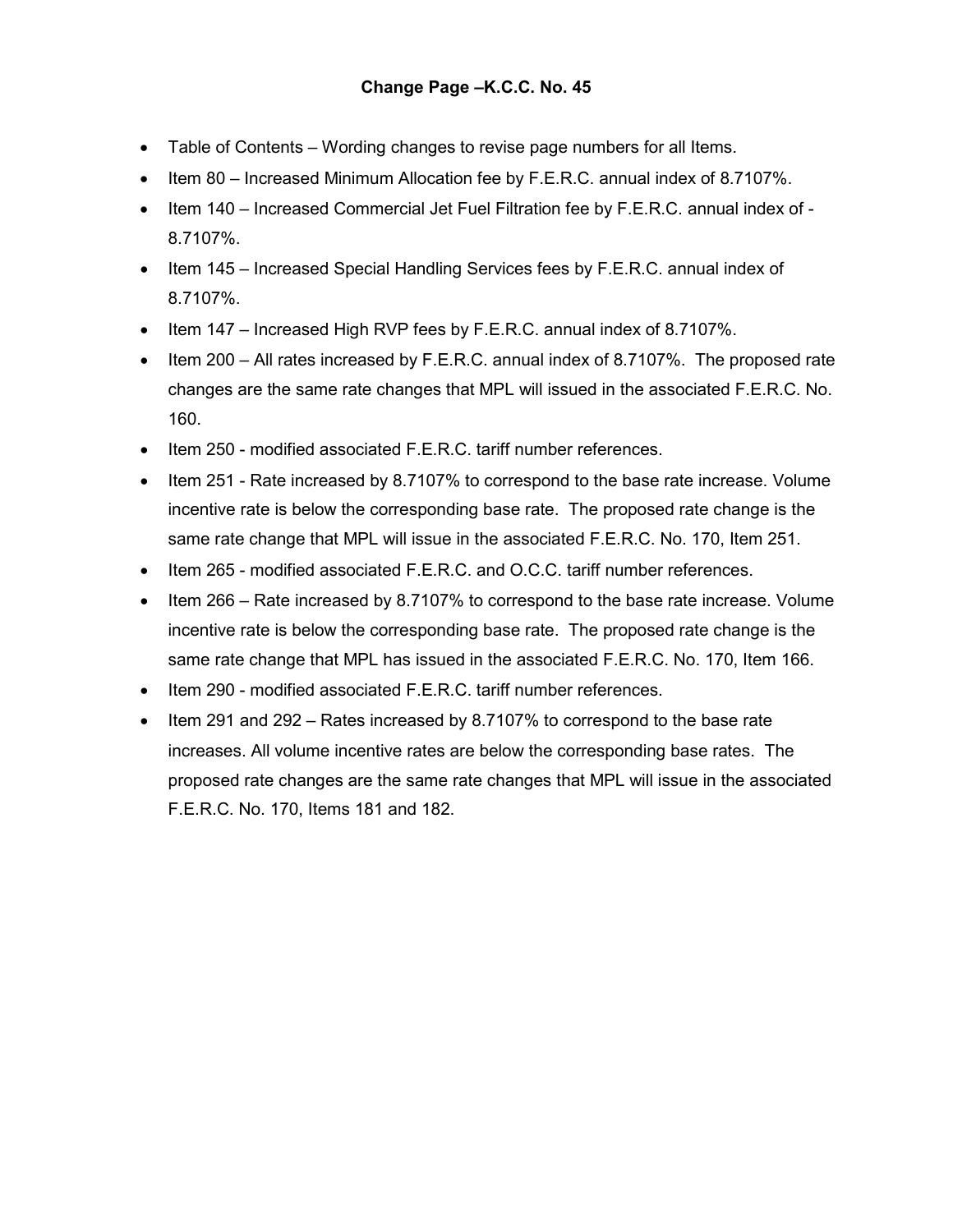### **VERIFICATION**

State of Oklahoma SS. County of Tulsa

Aaron Cissell, Vice President of Magellan Pipeline GP, LLC, the General Partner of Magellan Pipeline Company, L.P., being first duly sworn, deposes and says that he is the Aaron Cissell referred to in the foregoing document before the State Corporation Commission of the State of Kansas and the statements therein were prepared by him or under his direction and are true and correct to the best of his knowledge and belief.

Aaron Cissell

Subscribed and sworn to before me this  $\sqrt{2}$  day of May, 2022.

oth Bair

My Commission Expires:

O2-13-2026

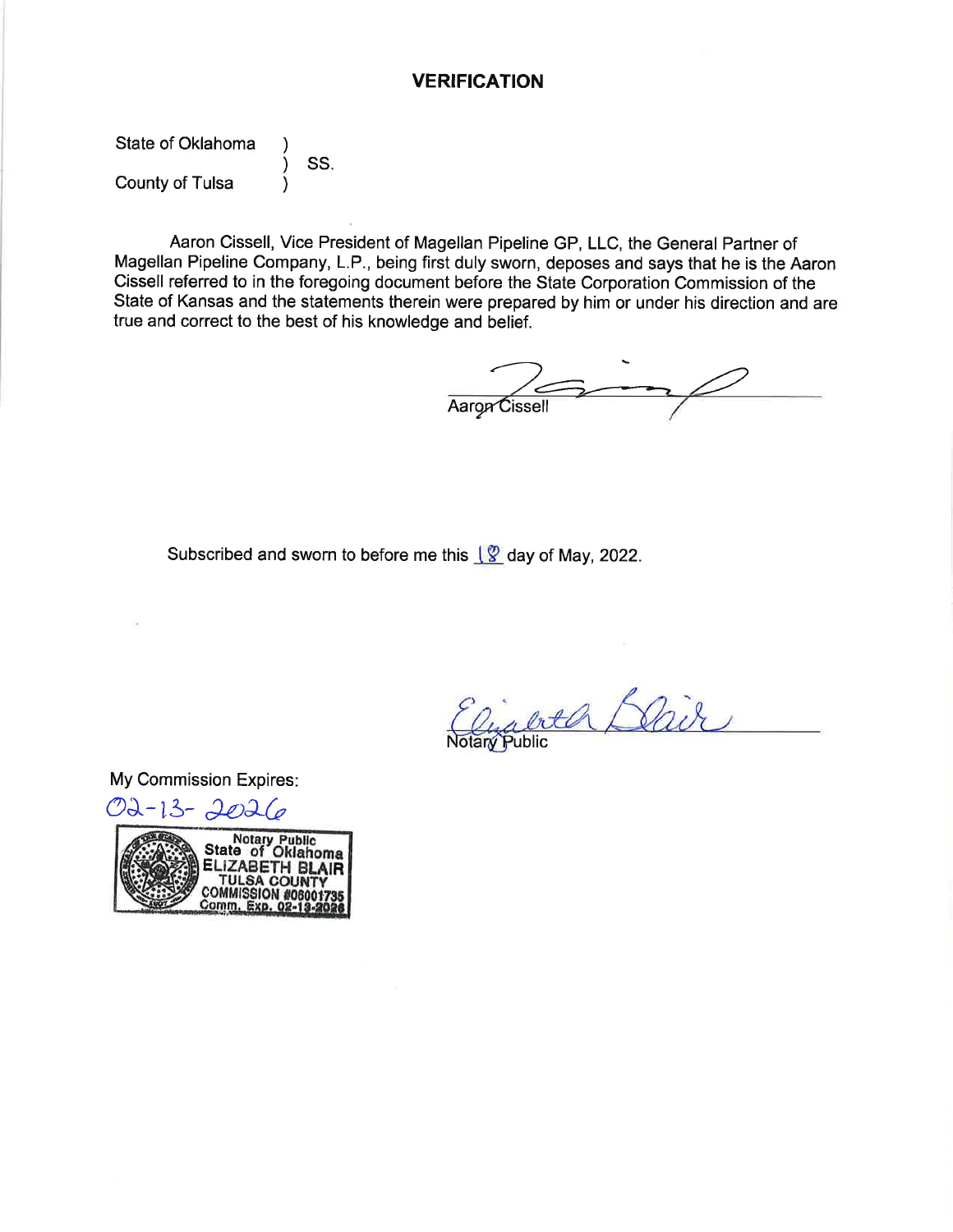#### **AFFIDAVIT**

State of Oklahoma  $\lambda$  $\mathcal{E}$ SS: **County of Tulsa** Δ

I, Jacob Nolte, Supervisor of Tariffs of Magellan Pipeline Company, L.P., being first duly sworn, depose and say:

The rates in K.C.C. No. 45, Item Nos. 80, 140, 145, 147, and 200, were increased by the F.E.R.C. Annual Index of 8.7107% applied to the prior approved K.C.C. rate.

**Jacob Nolte Supervisor, Tariffs** Magellan Pipeline Company, L.P.

Subscribed and sworn to before me on this  $\sqrt{8}$  day of May, 2022.

Cenaule At Clère

**My Commission Expires** 

 $22 - 13 - 202$ 

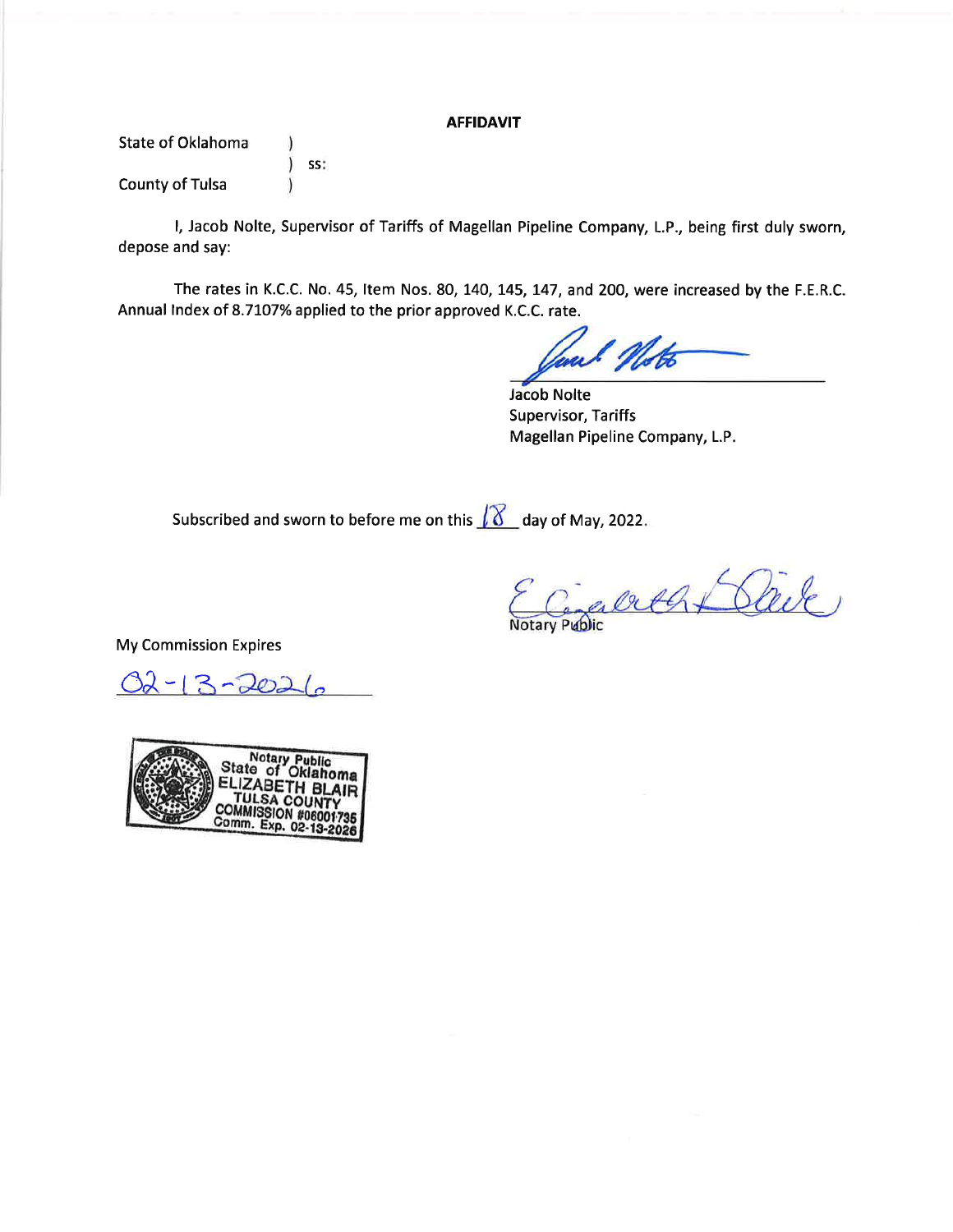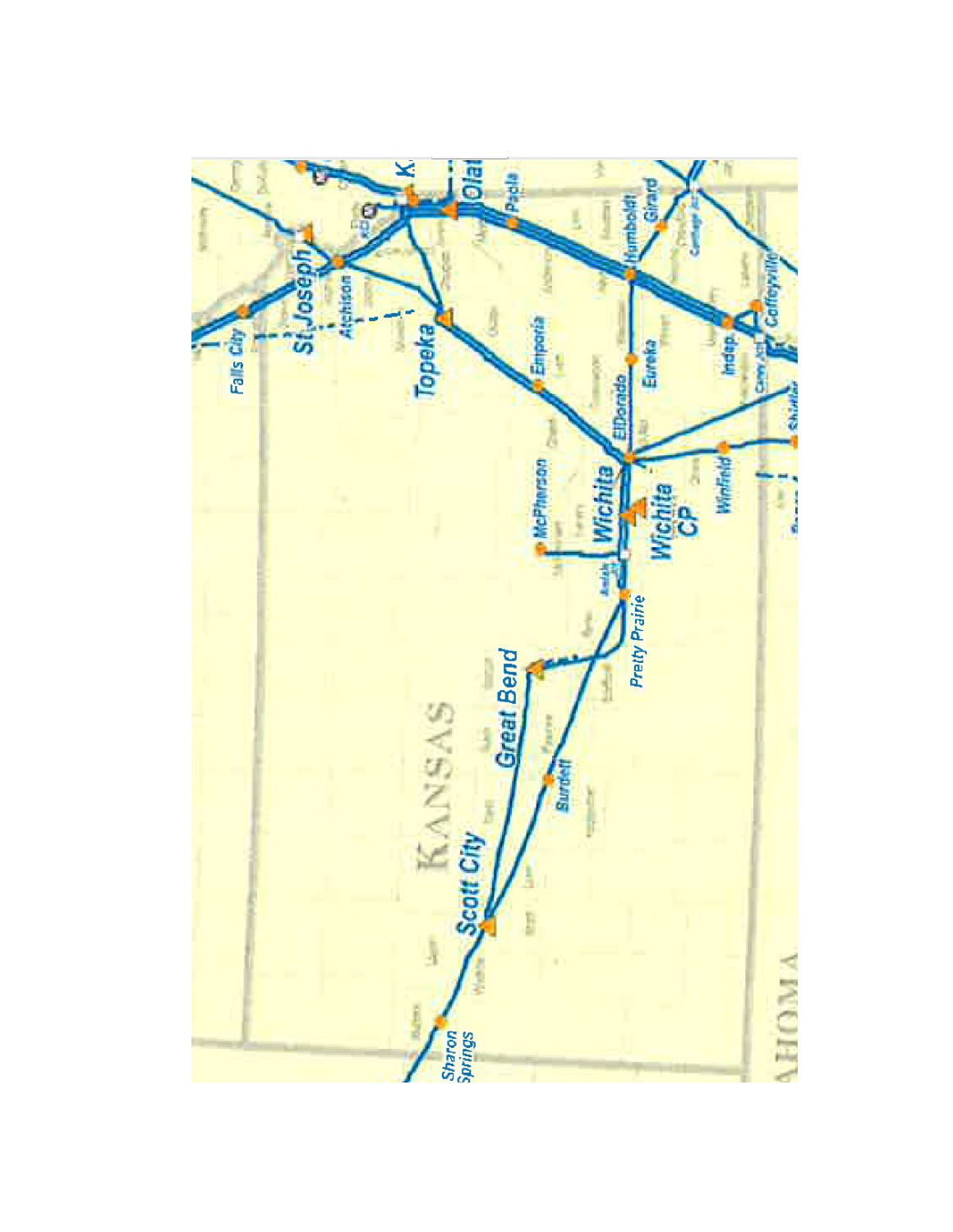# 179 FERC ¶ 61,107 UNITED STATES OF AMERICA FEDERAL ENERGY REGULATORY COMMISSION

Revisions to Oil Pipeline Regulations Docket No. RM93-11-000 Pursuant to the Energy Policy Act of 1992

 $\overline{a}$ 

# NOTICE OF ANNUAL CHANGE IN THE PRODUCER PRICE INDEX FOR FINISHED GOODS

(May 17, 2022)

The Commission's regulations include a methodology for oil pipelines to change their rates through use of an index system that establishes ceiling levels for such rates. The Commission bases the index system, found at 18 C.F.R. § 342.3, on the annual change in the Producer Price Index for Finished Goods (PPI-FG), minus point two one percent (PPI-FG - 0.21%). The Commission determined in the January 2022 Order**[1](#page-7-0)** that PPI-FG - 0.21% is the appropriate oil pricing index factor for pipelines to use for this period.

The regulations provide that the Commission will publish annually an index figure reflecting the final change in the PPI-FG after the Bureau of Labor Statistics publishes the final PPI-FG in May of each calendar year. The annual average PPI-FG index figures were [2](#page-7-1)02.9 for 2020 and 221.0 for 2021.<sup>2</sup> Thus, the percent change (expressed as a decimal) in the annual average PPI-FG from 2020 to 2021, minus 0.21 percent, is

<span id="page-7-0"></span>**<sup>1</sup>** *Five-Year Rev. of the Oil Pipeline Index*, 178 FERC ¶ 61,023, at P 105 (2022) (January 2022 Order).

<span id="page-7-1"></span>**<sup>2</sup>** Bureau of Labor Statistics (BLS) publishes the final figure in mid-May of each year. This figure is publicly available from the Division of Industrial Prices and Price Indexes of the BLS, at 202-691-7705, and in print in August in Table 1 of the annual data supplement to the BLS publication Producer Price Indexes via the Internet at [http://www.bls.gov/ppi/home.htm.](http://www.bls.gov/ppi/home.htm) To obtain the BLS data, scroll down to "PPI Databases" and click on "Top Picks" of the Commodity Data including "headline" FD-ID indexes (Producer Price Index – PPI). At the next screen, under the heading "PPI Commodity Data," select the box, "Finished goods – WPUFD49207," then scroll to the bottom of this screen and click on Retrieve data.